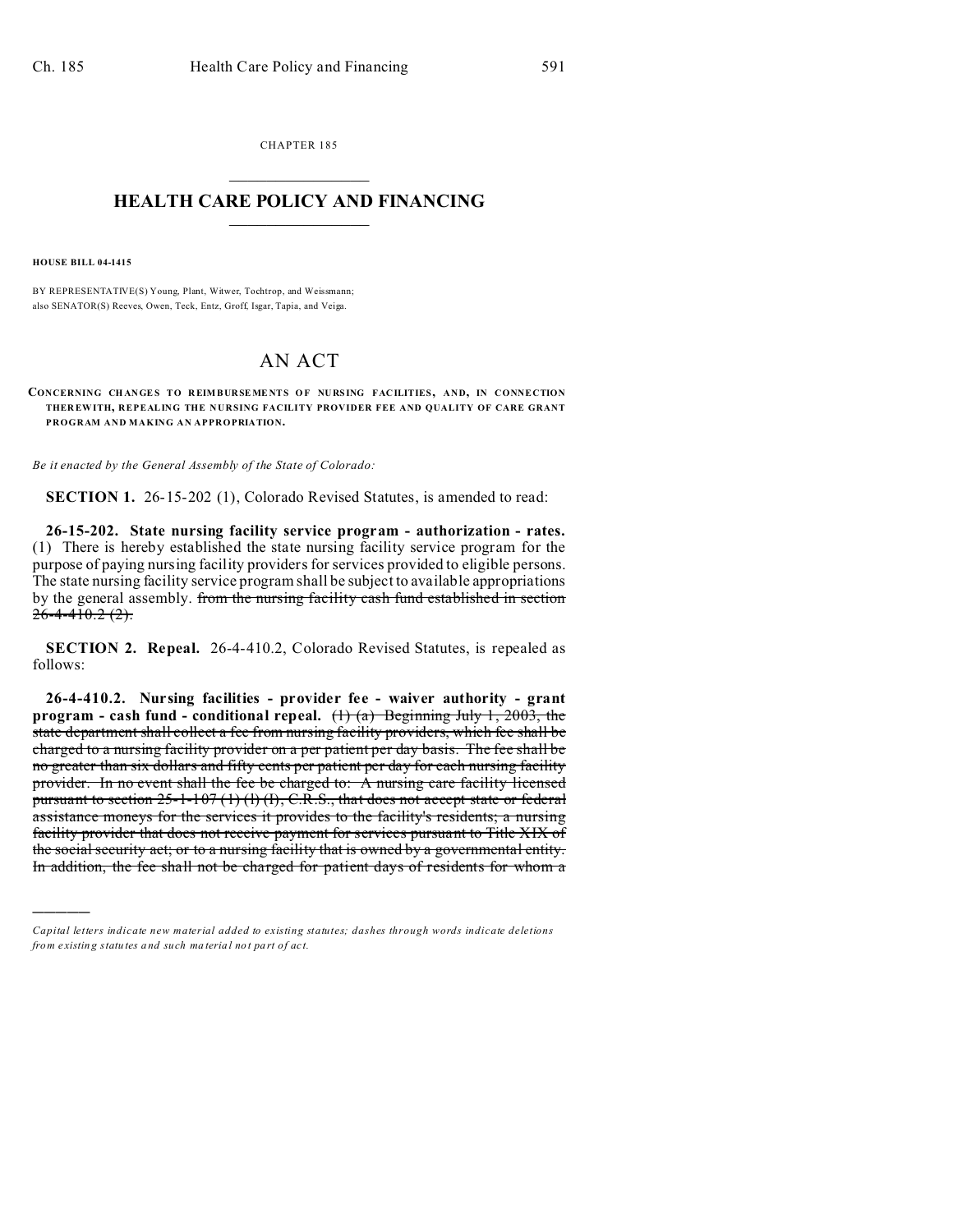nursing facility provider receives payment for services pursuant to part A of title XVIII of the social security act. The state department shall set the nursing facility provider fee in accordance with the federal waiver authority and the appropriation made by the general assembly.

(b) The state department shall seek the appropriate federal waiver from the federal requirements for the imposition of a nursing facility provider fee. The state department shall exclude the fewest number of nursing facility providers from the fee to be charged pursuant to this subsection (1) as is necessary to obtain the waiver under this paragraph (b).

(c) The state department shall not collect a fee pursuant to this subsection (1) for purposes of the state nursing facility service program, established in part 2 of article 15 of this title, unless part 2 of article 15 of this title is implemented.

 $(2)$  All fees collected pursuant to subsection  $(1)$  of this section shall be transmitted to the state treasurer, who shall credit the same to the nursing facility cash fund, which fund is hereby created and referred to in this section as the "fund". The moneys in the fund shall be subject to annual appropriation by the general assembly for the purposes of the nursing facility quality of care grant program authorized in subsection (3) of this section and the state nursing facility service program authorized in part 2 of article 15 of this title. Any moneys in the fund not expended for these purposes may be invested by the state treasurer as provided by law. All interest and income derived from the investment and deposit of moneys in the fund shall be credited to the fund. Any unexpended and unencumbered moneys remaining in the fund at the end of any fiscal year shall remain in the fund and shall not be credited or transferred to the general fund or any other fund.

(3) The state department shall establish a nursing facility quality of care grant program for the purpose of maintaining the continuity and quality of care for medicaid nursing facility patients. The state department shall distribute grants to nursing facility providers, who paid the fee charged pursuant to subsection (1) of this section, under the nursing facility quality of care grant program on the basis of that nursing facility's medicaid patient days. The state department shall distribute grants under the program no more than fourteen days after receipt of the fee charged pursuant to subsection (1) of this section. The state department shall pay for the nursing facility quality of care grants from moneys in the fund.

(4) It is the intent of the general assembly that the nursing facility quality of care grant program shall be in addition to the amount of the general assembly's annual appropriation for nursing facility medicaid payments made pursuant to the Colorado medical assistance act.

(5) If the nursing facility provider fee required by subsection (1) of this section is repealed, notwithstanding any other provision of this section, the state department shall not continue the nursing facility quality of care grant program established in subsection (3) of this section. If the nursing facility quality of care grant program established in subsection (3) of this section is repealed, notwithstanding any other provision of this section, the state department is not authorized to charge the nursing facility provider fee required by subsection (1) of this section.